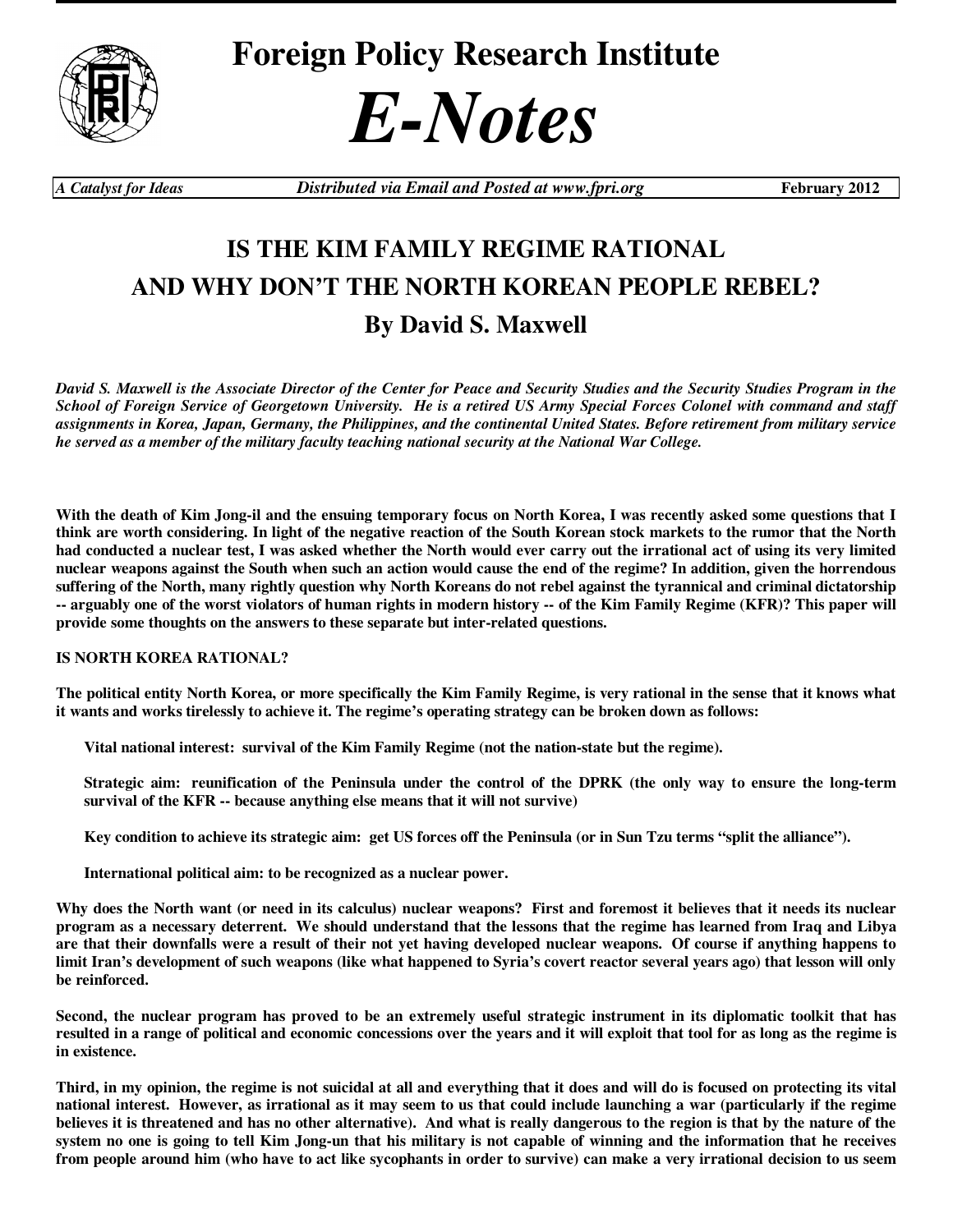**very rational to him.** 

**Fourth, deterrence has been effective against the North. Hwang Jong Yop's debriefings suggest that the North has never initiated an attack on the ROK because it knows that it cannot win a nuclear war with the US and it believes that the US would use nuclear weapons against it.<sup>1</sup> This calculation drove its need for its own nuclear deterrent, which the regime had been trying to develop since the 1950's. Ironically, the very effectiveness of our deterrent drove the North to possess its own.** 

**Lastly, I think an examination of the regime's actions over the past 60 years shows that it has been very rationally following its own "play book" to protect its vital national interests based on its understanding of the international and peninsula security situation. It has been singularly focused on its vital national interest and achieving its strategic aim as well as using provocations to gain political and economic concessions.** 

**Of course on the flip side there are myriad reasons to judge the North as irrational: Is it rational to think it can win a war with the ROK, let alone with the ROK-US alliance? Is it rational to use provocations up to and including either the use or sale of nuclear weapons or capabilities? Is it rational to starve some 23 million people to allow the regime to survive? Was it rational to attack and hijack the Pueblo? Is it rational to attempt multiple assassinations to kill the South Korean leadership (at least twice in Seoul and once in Rangoon) and to use terrorist action against the South and international community? Is it rational to trade in myriad illicit activities to include being one of the world's largest and most proficient counterfeiters (to include that of US currency but also cigarettes and drugs such as Viagra and methamphetamines)? Is it rational to turn down Chinese help for economic reform (because such reform would likely end the regime)? Of course from our perspective the answer to my rhetorical questions is no but we cannot just view the problem from our perspective or even through the eyes of South Koreans, who are now vastly different than the North Korean regime. From the Kim Family Regime's perspective, it has acted in a very rational way and, if we look at things carefully, we should see it has acted in a very predictable way over the past 60 years.** 

**But to the irrationality question and the reaction of the ROK financial markets response to the rumor, I think the question has to be focused on the market rationality. Surely the "market" must think the North is irrational which is why the rumor of a nuclear test might affect decisions to buy and sell. It is difficult to explain the North's rationality to the market -- though if we could make the "market" understand the regime and its decision making we would be on our way to being able to attack a key part of the North's strategy, which is to be able to stir up fear of it.** 

## **WHY DON'T THE PEOPLE REBEL?**

**The answer is actually three fold. First, there is a belief system in place that is far worse than that of the Japanese prior to and during the Second World War and it is called Juche. Some have even called it "Kim Il Sungism" or as the father of Juche himself called it "Dear Leader Absolutism." Juche is all about the cult of the Kim Family, taking on a religious dimension. Kim Il Sung took on a deity-like status when he died; his body remains on display and he remains the leader of North Korea for eternity (which is why the regime is working so hard to connect Kim Jong-un to Kim Il-sung notably in his looks, dress, and mannerisms). Since 1993 the Juche ideology has taught that to die for your country means you will achieve immortality.** 

**Juche, although popularly called "Self Reliance," can be summarized this way: "Man rules all things; man decides all things," the man being Kim Il-sung or the regime leadership. "The Kim Il-sung Juche ideology is based on these precepts: In ideology Juche (autonomy); in politics, self-reliance; in economics, independence; and in National Security: self-defense."<sup>2</sup>**

**As Hwang Jong Yop, who has spoken out about the Juche ideology after he defected in 1997, puts it:** 

**The fundamental reason for human rights being trampled in North Korea lies in the 'Dear Leader Absolutism' dictatorship. There can be no human rights for the people in North Korea where the greatest morality and absolute law is giving one's mind and body to the Dear Leader; and living as a slave who obeys completely and unconditionally the Dear Leader - it is the only life permitted the North Korean People.<sup>3</sup>** 

**Second is that Kim Il-sung established a security and control system that would have made Joseph Stalin blush. From the "rule of threes" (anyone found to be disloyal in word or deed will have three generations "expunged" -- at best all three generations go to the gulag and at worst all three are totally expunged, as in execution) to the establishment of a personal loyalty system -- i.e., you get promoted or get ahead or are simply allowed to exist by demonstrating personal loyalty to the regime and not by merit -- means that there is a system of control that is totally focused on protecting the regime from rebellion. This personal loyalty system has the added benefit of preventing coups because anyone who says a word against the regime must be reported both by regulation but also because by reporting it one further demonstrates one's loyalty to the** 

<sup>&</sup>lt;sup>1</sup> Based on the author's personal knowledge from serving in South Korea at the time.

<sup>&</sup>lt;sup>2</sup> Kukpang Ilbo, March 1999.

<sup>&</sup>lt;sup>3</sup> "North Korean Human Rights/HwangJong-yop," *Chosun Ilbo*, 2 DEC 99, www.chosun.com/w21data/html/news/199912/19991202034.ht,